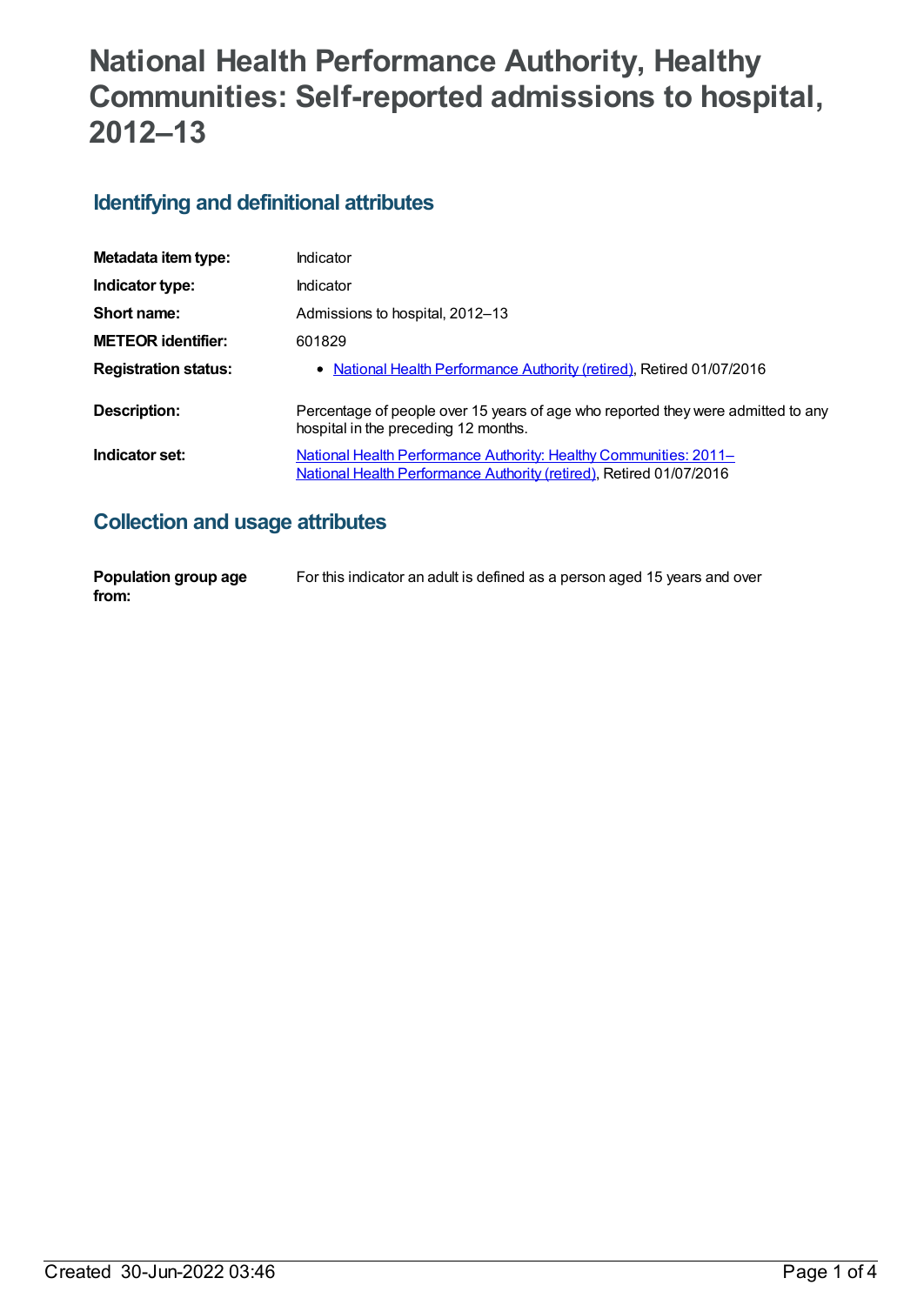**Computation description:** Participants in the Australian Bureau of Statistics (ABS) Patient Experience Survey 2012–13 who reported that they were admitted to any hospital for their own health in the preceding 12 months.

> The numerator refers to the number of adults who were admitted to any hospital for their own health in the preceding 12 months.

> The numerator was calculated as the sum of calibrated sample weights for persons aged 15 years and over who responded that they were admitted to any hospital for their own health in the preceding 12 months and who were enumerated within the particular Medicare local catchment.

Population is limited to persons aged 15 years and over.

The denominator was calculated as the sum of calibrated sample weights for persons aged 15 years and over who were enumerated within the Medicare Local catchment.

Person level survey weights were calibrated to independent estimates of the population of interest, referred to as 'benchmarks'. Weights calibrated against population benchmarks ensure that the survey estimates conform to independently estimated distributions of the population, rather than to the distribution within the sample itself. These benchmarks account for the distribution of people across state and territory, age group, and sex categories. Note: These benchmarks have not been calibrated for Medicare Local geography.

Analysis by remoteness and Socio-Economic Indexes for Areas (SEIFA) Index of Relative Socio-Economic Disadvantage (IRSD) is based on usual residence of the person.

The measure is presented as a percentage.

95% confidence intervals and relative standard errors are calculated for rates.

The National Health Performance Authority developed a suppression protocol to ensure robust reporting of these data at small areas.

| • These suppression rules are based on limits for Relative Standard Error <sup>1</sup> and<br>Confidence Interval width of 30%, with additional cross-validation for<br>estimates close to these limits, that is plus or minus 3% of the limits. If an<br>estimate was marginal <sup>2</sup> with respect to Relative Standard Error, the<br>Confidence Interval width was used as the deciding factor. If an estimate was<br>marginal <sup>2</sup> with respect to Confidence Interval width, then Relative Standard<br>Error is used as the deciding factor<br>• Data were supressed based on the following rules: |
|----------------------------------------------------------------------------------------------------------------------------------------------------------------------------------------------------------------------------------------------------------------------------------------------------------------------------------------------------------------------------------------------------------------------------------------------------------------------------------------------------------------------------------------------------------------------------------------------------------------------|
| - Relative Standard Error of 33% or greater, or                                                                                                                                                                                                                                                                                                                                                                                                                                                                                                                                                                      |
| - Confidence Interval (95%) width of 33% or greater, or                                                                                                                                                                                                                                                                                                                                                                                                                                                                                                                                                              |
| - Relative Standard Error between 27% and 33%, with significantly <sup>3</sup> wider<br>Confidence Interval width than the average for that indicator, or                                                                                                                                                                                                                                                                                                                                                                                                                                                            |

- Confidence Interval width between 27% and 33%, with significantly $^3$  wider Relative Standard Error than the average for that indicator.

1. For a dichotomous proportion, Relative Standard Error can be defined as the ratio of the standard error and the minimum of the estimate and its complement (100%–estimate).

2. In this context, marginal is defined as within 10% of the 30% limit, or +/- 3%

3. In this context, statistical significance is defined as at least two standard deviations above average. **Computation:** 100 × (Numerator ÷ Denominator) **Numerator:** Number of people over 15 years of age who reported they were admitted to any hospital in the preceding 12 months.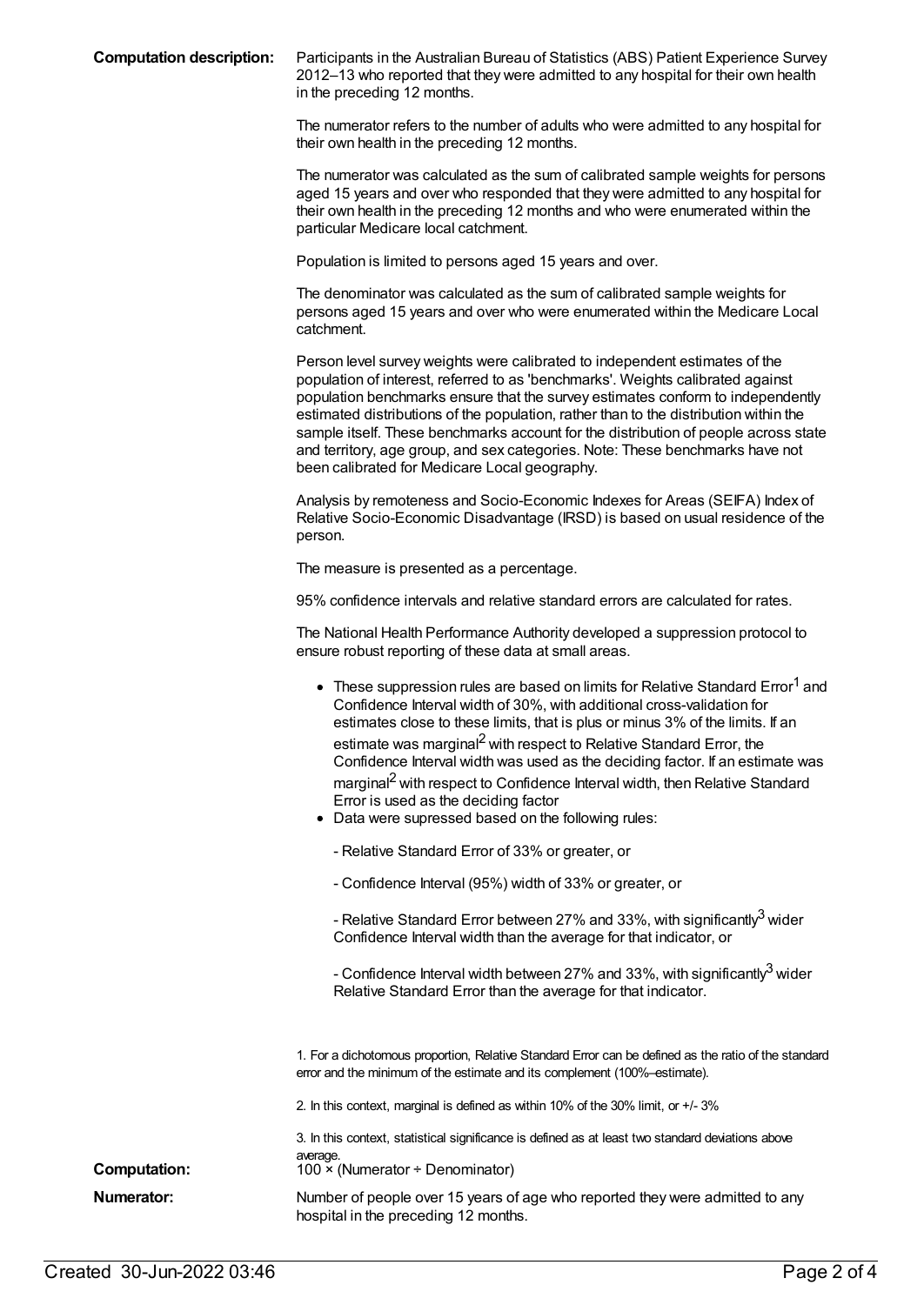| Numerator data elements:                | ·Data Element / Data Set−                                                                                |
|-----------------------------------------|----------------------------------------------------------------------------------------------------------|
|                                         | Person-self-reported hospital admission, yes/no code N                                                   |
|                                         | Data Source                                                                                              |
|                                         | <b>ABS Patient Experience Survey (PEx)</b>                                                               |
|                                         | Guide for use                                                                                            |
|                                         | Data source type: Survey                                                                                 |
|                                         |                                                                                                          |
| Denominator:                            | Total number of adults aged 15 years and over who were enumerated within the<br>Medicare Local catchment |
| Denominator data<br>elements:           | Data Element / Data Set-                                                                                 |
|                                         | Data Source                                                                                              |
|                                         | <b>ABS Patient Experience Survey (PEx)</b>                                                               |
|                                         |                                                                                                          |
| Disaggregation:                         | By Medicare Local catchments and Medicare Local peer groups.                                             |
| <b>Disaggregation data</b><br>elements: | Data Element / Data Set-                                                                                 |
|                                         | Administrative health region-Medicare Local identifier, code AANNN                                       |
|                                         | Data Element / Data Set-                                                                                 |
|                                         | Administrative health region-Medicare Local peer group, code N                                           |

### **Representational attributes**

| <b>Representation class:</b> | Percentage |
|------------------------------|------------|
| Data type:                   | Real       |
| Unit of measure:             | Person     |
| Format:                      | N[NN].N    |

## **Indicator conceptual framework**

**Framework and dimensions:**

[PAF-Responsiveness](https://meteor.aihw.gov.au/content/554933)

#### **Data source attributes**

**Data sources: Data Source**

ABS Patient [Experience](https://meteor.aihw.gov.au/content/394410) Survey (PEx)

**Frequency**

Annual

**Data custodian**

Australian Bureau of Statistics

### **Accountability attributes**